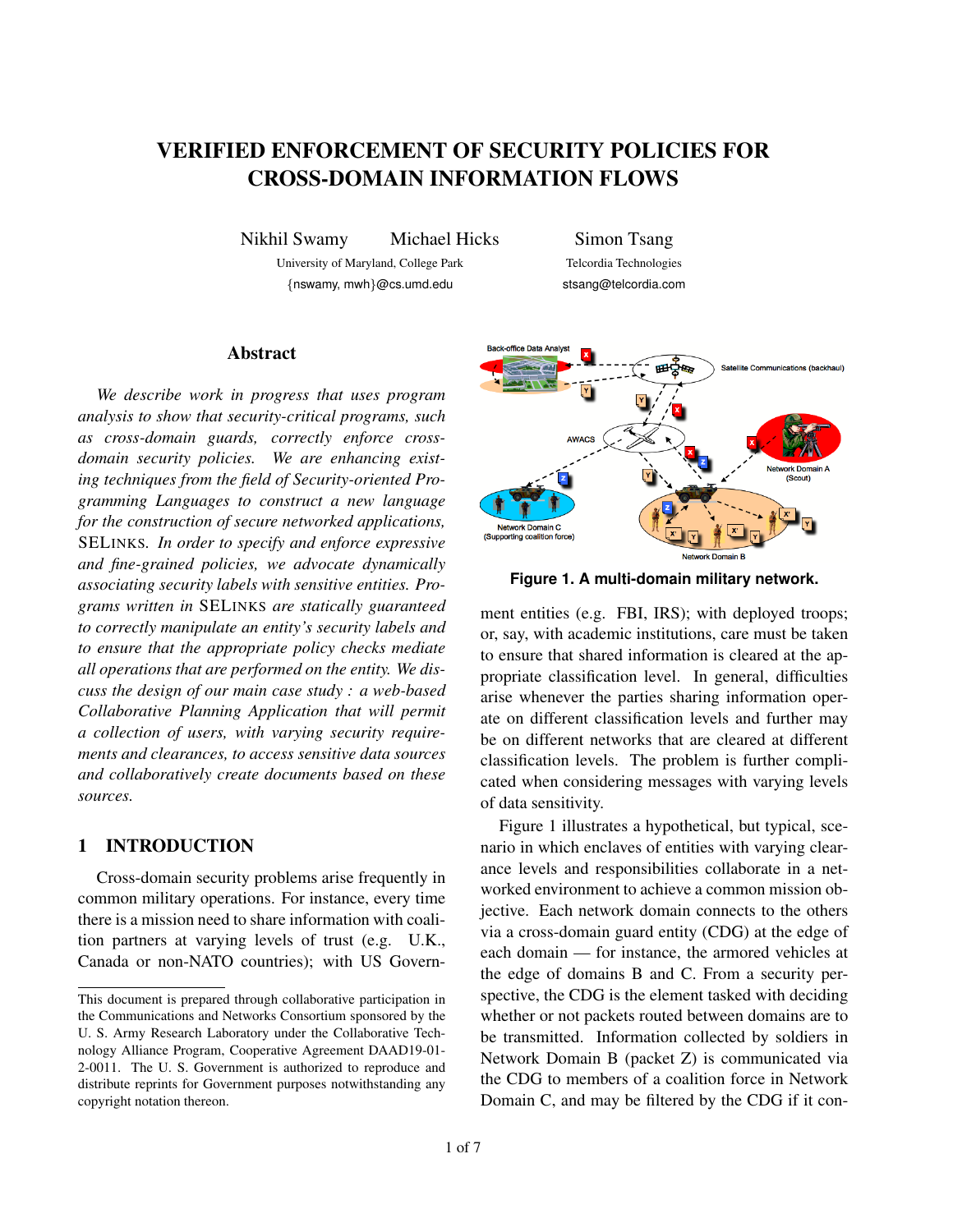

**Figure 2. Overview of the CPA.**

tains inappropriately sensitive information.

The current approach to dealing with this problem is centered around the data content of the packet. That is, policies at the CDG are defined in terms of filters that scan packets for particular data patterns (e.g. troop location information) and block packets that match the patterns. Our position is that content-based filtering of packets, while flexible, is ad hoc; difficult to reason about formally; and can both be overly conservative in filtering critical data that needs to be shared, and unexpectedly permissive in allowing sensitive data to pass through. In this paper, we propose a framework for maintaining and tracking labels on sensitive information objects in a manner that permits the construction of networked, collaborative applications that are provably compliant with a range of formal, yet practical, security goals.

The remainder of this paper is structured as follows. In Section 2 we describe the functionality and security goals of a web-based application that integrates with the network of Figure 1. In Section 3 we present a short review of existing techniques for the verified enforcement of policies specified using object labeling. In Section 4 we discuss a model for security labels. In Section 5 we describe some of the features of a new programming language we are building that allows cross-domain information flows to be secured. Section 6 concludes with a discussion of the current status of our project and future directions.

# 2 A COLLABORATIVE PLANNING AP-PLICATION

We are building a web-based collaborative planning application (CPA) as a test bed in which to experiment with a variety of security policies and enforcement mechanisms. This CPA is designed to allow back-office analysts, field commanders and intelligence agents to collaboratively create documents. These documents could be situation reports, intelligence estimates, or independent assessments by principals at a combat site, each backed up by data gathered from an array of sources, such as video sensors or troop location information. Together, principals with different skill sets and responsibilities collaborate to construct actionable intelligence items for consumption by decision makers.

Figure 2 illustrates, at a high-level, the structure of the CPA. The application is hosted by a web server shown toward the right of the figure. We expect the application to be integrated into the scenario from Figure  $1 -$  as with all other cross-domain communication, requests to the CPA domain are dispatched through a CDG element. The figure shows several domains of sensor arrays that stream data to a collection of sensor databases via the CDG. The data in the sensor DBs are labeled with security labels. The form and content of these labels are discussed in detail in subsequent sections, but, for now, one might think of these as provenance labels  $-$  i.e. labels that identify the source of the data.

The basic architecture of the CPA is typical of multi-tiered web applications, found both in the military and in the public sector. The three tiers in this application consist of a client tier (at the top left) consisting of dynamic HTML running in a client's web browser; the web server; and server-side databases (the disks at the right). There are three main security critical tasks that the CPA will perform in order to allow users of various security levels to collaboratively author reports.

Accurate tracking of labels on data sources. In order to author reports, users can issue queries via the CPA to the sensor DBs to extract curated data from the raw sensor data [2]. For two main reasons, it is important for the curated data to accurately reflect the security policies and provenance information of the raw data from which it is derived. First, accurately tracking data sources increases the credibility of the resulting report and permits auditing of a report should errors be discovered. Second, if the security policies of the raw data is not correctly associated with the curated data, then adversaries can easily mount attacks on the data sources by analysis of the curated data.

Tagging documents with dynamic policies. Se-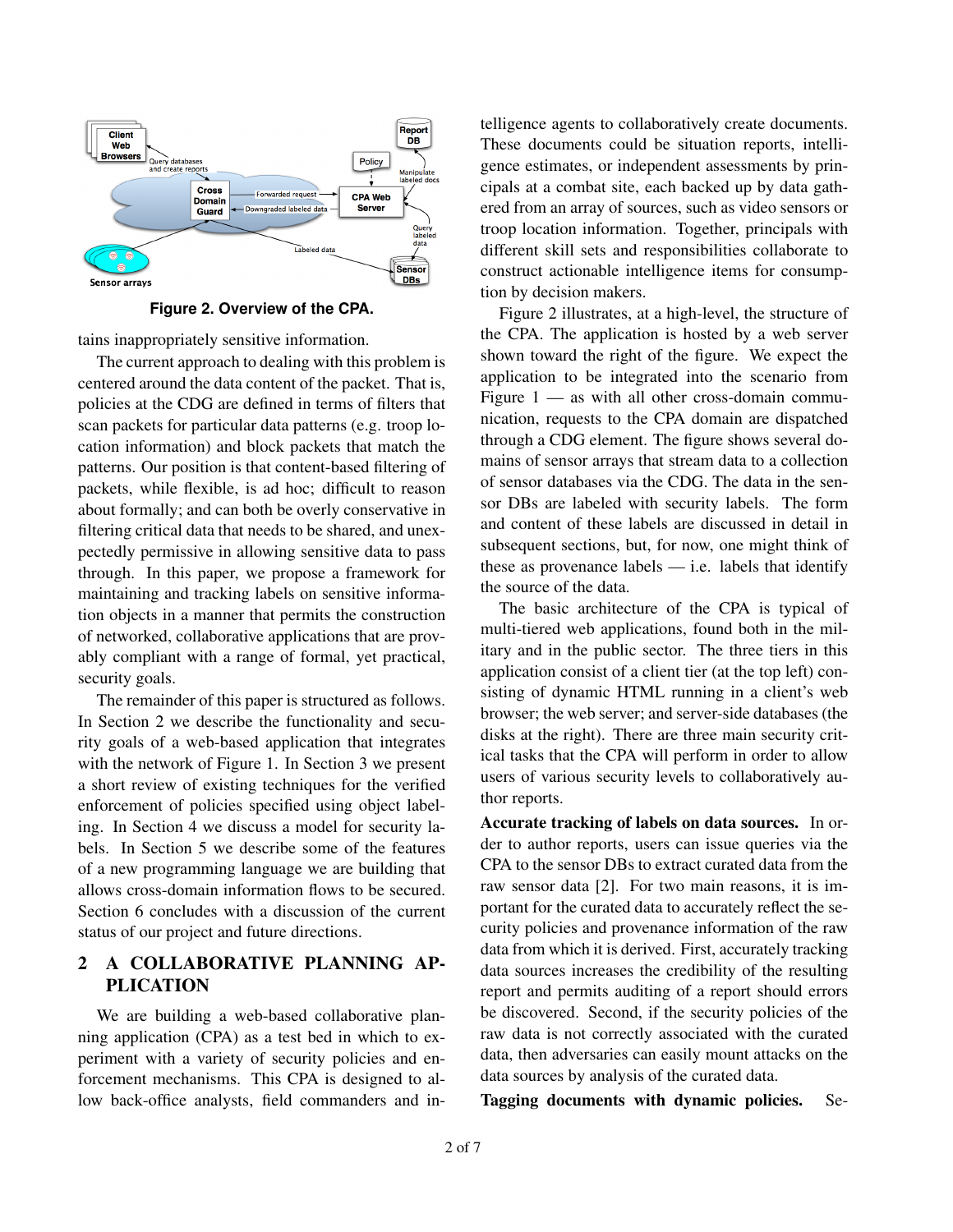curity labels need not always originate from outside the CPA. Authors may introduce labels by associating them with various parts of a document. These labels can be used to indicate a security policy, the document's provenance as well as semantic tags such as document keywords that will assist other users with search. We will support a very fine-grained document structure in which even individual characters in a document can potentially be labeled. Importantly, security policies are decentralized in that principals can specify labels independently of other principals. Similar to labels on data sources, document labels will also be tracked through all functions of the application — e.g. database queries that extract fragments of documents will have to accurately reflect the labels of fragments in the query results.

#### Complete mediation of policy authorization checks.

The CPA must ensure that all sensitive operations on labeled objects are mediated by policy checks that are consistent with the intended meaning of the label. For instance, if the label on a datum is an MLS label, the CPA must make sure that the datum never flows to location with a lower MLS label.

We face four main technical challenges in constructing the CPA. First, we must design a language of labels that is sufficiently expressive to model a variety of common security policies. Second, we must be able to precisely track label flows through a variety of program operations in multiple tiers of an application (e.g. through database queries). Next, we must ensure that policy authorization checks that take place in the various tiers of the application are all mutually consistent (e.g. policy checks that occur in DB stored procedures have to have the same semantics as checks that occur in the web application). Finally, we must ensure that when labeled objects are communicated across the network or are persisted to the database that the relationship between object and label is correctly represented by the receiver of the object or in the database.

In the remainder of the paper, we discuss how we intend to perform each of the three main security critical tasks and address the four challenges of the CPA. We begin, however, with a short tutorial on SOPLs. For a more complete treatment, refer to Sabelfeld and Myers' excellent survey paper [5].

### 3 A PRIMER ON SOPLs

Security-oriented programming languages (SOPLs) utilize automated static and dynamic program analyses to prove that programs enjoy certain security properties. Typically, the main goal is to permit an application to manipulate objects having varying multilevel security *information flow* policies, while *proving* that the data and control flow of the application respects these policies by not permitting information about an object at a given security level flow to a context at another incompatible security level.

A SOPL makes policies about the confidentiality and integrity of data manifest in the program so they can be mechanically checked. Typically, these policies are expressed as labels on the *types* in the program. During the process of type checking, the compiler verifies that the labeled program does not violate the policy described by these types. Various models for security labels have been proposed in the literature. To illustrate the basic features of an SOPL we present a very simple label model here. In subsequent sections we propose more complex label models that are better suited to practical SOPLs for use in a dynamic, distributed environment.

In the simple model, labels are a pair  $(L_C, L_I)$ , where *L<sup>C</sup>* stands for the confidentiality component and *L<sup>I</sup>* stands for the integrity component of label. Each component can be thought of as the name of a principal in the system. The security policy of a program consists of the label annotations that appear on types as well as a policy describing an acts-for hierarchy among principals. For instance, if the acts-for hierarchy specifies that *Alice* ≤ *Bob* (meaning that Bob acts for Alice), then *Bob* is permitted to observe all data that *Alice* is permitted to observe, and dually, *Alice* trusts the integrity of all data that *Bob* trusts. In this case, it is permissible for data with a label annotation (*Alice*,*Bob*) to flow to a location labeled (*Bob*,*Alice*). In this manner, the acts-for relation  $\leq$  on principals can be extended naturally to a lattice ordering relation  $\subseteq$  on labels  $(L_C, L_I)$ , where data with label lower in the lattice is permitted to flow to locations higher in the lattice.

The goal of a SOPL is to ensure that a strong security property holds for all well-formed programs. Traditionally, this property has been *noninterference*, which means that values whose labels are higher in the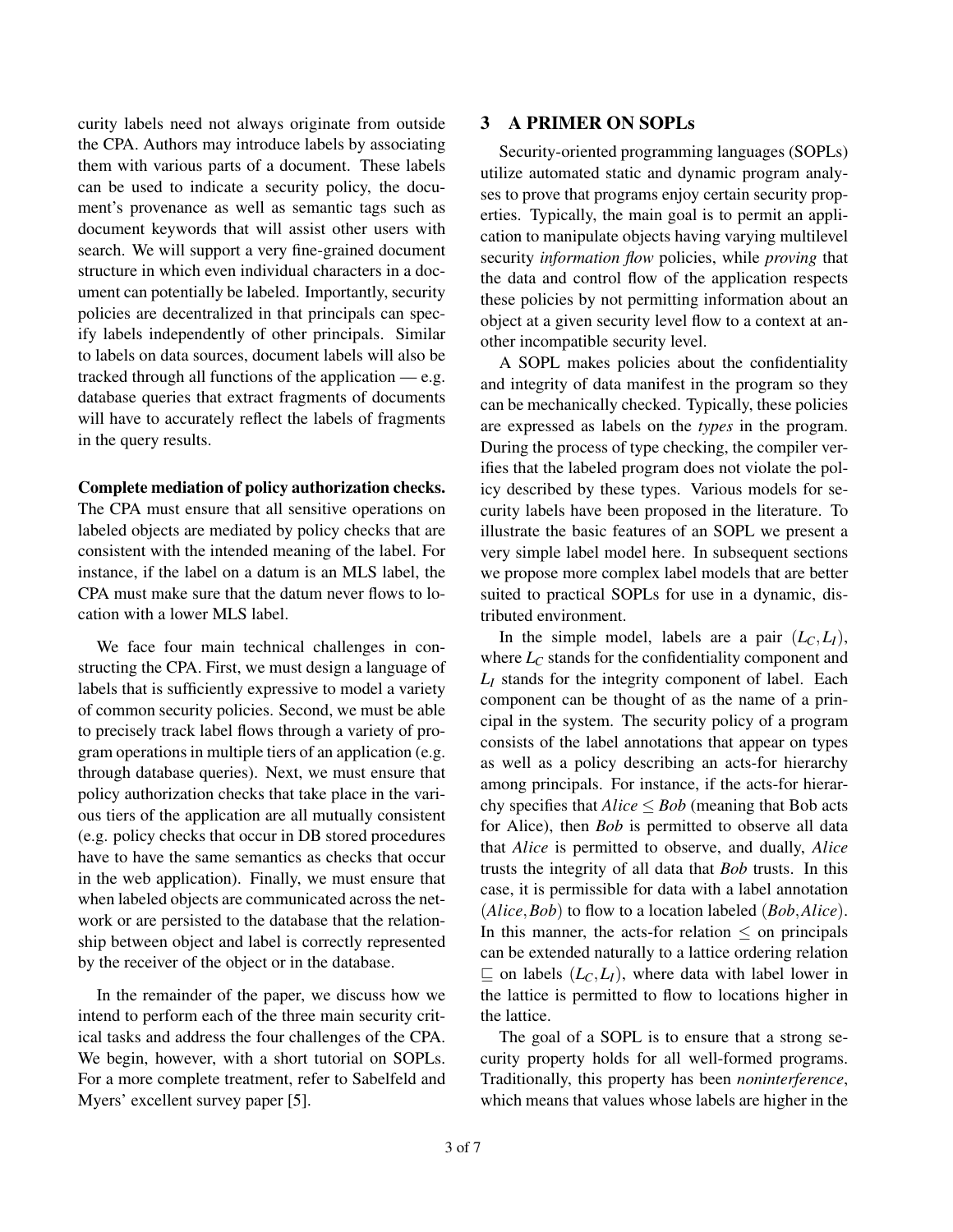lattice are independent of computations that produce values observable by principals whose privilege-level is lower in the lattice. To enforce this property, a security type system permits the programmer to add security label annotations on types. The compiler tracks information flows through the program, and rejects programs that violate the security policy described by the type annotations and the label lattice.

For example, the following program declares an integer variable a readable only by *Alice* (and those principals that act for her) and trusted only by *Bob* (and the principals the he acts for), while the contents of the variable b is readable by *Bob* and trusted by *Alice*.

```
1 int{Alice, Bob} a;
```

```
2 Point{Bob, Alice} b;
```

```
3 \text{ a} = \text{b.getXCoord}
```

```
4 if (b.getXCoord() > 0)
```

```
5 a = 0;
```
Assuming the acts-for ordering  $Alice \leq Bob$  the compiler rejects line 3 above as potentially insecure: getting the x coordinate of the Point object reveals data to Alice that should only be observable by Bob and corrupts the contents of a (trusted by Bob) with data that is only trusted by Alice. It is also necessary to track *implicit* information flows that arise due to the control structure of the program. Thus, the compiler rejects lines 4–5 as being potentially insecure because the contents of  $\bf{a}$  reveal partial information about  $\bf{b}$ 's x coordinate and also corrupts the contents of a since the assignment to a depends on a value (b's x coordinate) that is not trusted by Bob.

Research over the last several years has scaled these basic ideas to many common language constructs, including method invocation, exceptions, constructor invocation, loop guards, and conditionals. However, there is relatively little work exploring practical models of information-flow security in distributed programs, such as the CPA.

# 4 A MODEL FOR SECURITY LABELS

Most existing security-typed languages use the *lattice model of information flow* [8] in which an information flow policy  $\Pi$  is defined by a lattice  $(\mathscr{L}, \sqsubseteq)$ , where  $\ell \in \mathscr{L}$  is a *label* (or *security level*), and labels are ordered by the relation  $\sqsubseteq$ . While this simple label model is sufficient in a formal setting, in practice more expressive labels are required for several reasons. First,

the lattice of labels may need to be changed during a long-running program's execution. Second, while MLS information flow labels are useful in enforcing noninterference-like properties, other security policies such as downgrading, access control and data provenance tracking also need to be supported. In such cases, no natural lattice ordering on labels exists. In this section, we discuss a label model that supports dynamic policies, and can be enriched to support more than just information-flow policies.

# 4.1 DYNAMIC MLS LABELS

If policy updates are to be supported, a reasonable administrative model should be able to provide answers to the following questions. (1) *Who* is allowed to make changes to the security policy? (2) *What* parts of the policy are permitted to change? (3) *How* should those changes be reflected in the running program?

Rather than develop an administrative model for existing label models, we looked instead to the body of work on formal policy languages for which administrative models already exist. *Role-based* policy languages suggest a natural label model. In particular, a *role*, which is a name that represents a set of principals, can be treated as a label, and the ordering between labels can be defined in terms of subset on the contents of roles according to the policy. The language  $RT_0$  provides a particularly convenient source of labels. *RT*<sub>0</sub> is the simplest member of the role-based policy language framework  $RT$  [4]. The following features of  $RT_0$  roles provides answers to each three questions posed previously.

**Ownership.** An *RT* role is defined as having an *owner* responsible for the role's definition; a given principal can own many roles. Only a role's owner is allowed to change the definition of that role.

Membership and Delegation. An *RT* policy permits delegation at the granularity of roles, in which one role may be defined in part by the contents of another role. This provides better control than the standard lattice model, which only permits delegation between principals. The result is that in the standard model, principals either delegate all their privileges to another principal or none. By contrast, role membership and role delegation in *RT* are separate concepts. Roles have an owner, and membership is strictly under the owner's control: the owner can either include a principal in a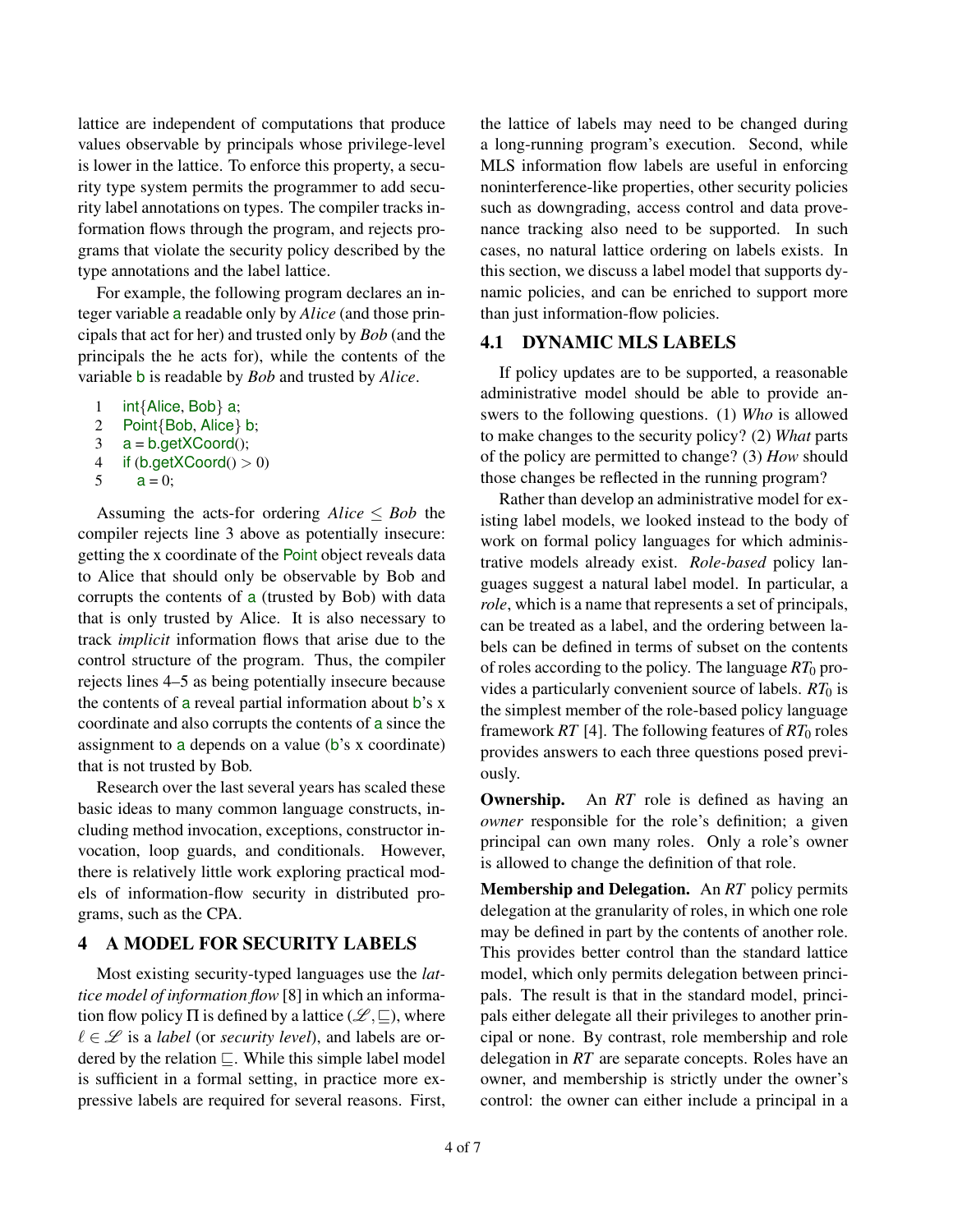role directly, or delegate (part of) the definition of a role to another role. Membership does not imply delegation.

Indirection. Defining labels as roles provides a useful level of indirection because the membership of a role may change while the label on data stays the same. That is, a security policy of some data can be modified without requiring the data to be relabeled.

Role ordering. Roles can conveniently be arranged on a lattice using the subset relation, since they can be interpreted as sets of principals. Alternatively, it is also possible to use the logical structure of the policy to define a partial order on roles. While the tradeoffs between the choices are beyond the scope of this paper, we note that both choices admit the specification of multi-level information flow policies.

We have formalized the use of roles as security labels in an SOPL that supports dynamic policy updates [6].

## 4.2 OTHER FORMS OF LABELS

MLS information flow policies allow strong noninterference-like security properties to be expressed, but such a security goal is not always necessary or appropriate. One relaxation of noninterference that has been studied extensively is downgrading or declassification. This is of particular relevance to the cross-domain setting and policies for downgrading is the focus of another paper at this conference [7]. In this section, we briefly sketch the form of labels that can be used to express access control policies and data provenance policies.

Access control labels. While MLS policies are datacentric (i.e., they control data flow) access control policies can be used more naturally to control *actions* as well as data. However, access control typically does not place constraints on the modes of usage of a sensitive object once access has been granted. For instance, under an access control policy, once a principal is granted access to a file, then she is free to copy contents of the file to another file governed by a weaker policy. This weakness of access control distinguishes itself from MLS security and makes it a viable security policy where MLS security is too strong. We will derive a model for access control labels in a manner that integrates with an information flow policy following a technique proposed recently by Abadi [1]. The core of this approach is to use a specialized SOPL to specify an access control policy. The result is that it is possible to formally prove that a principal's access control policy cannot be tampered with by other unauthorized principals.

Provenance labels. Tracking data provenance in curated databases has been the subject of recent study [2]. Here, a set of labels is associated with each subterm of an expression *e* that is computed as a function of a labeled data set. For instance, *e* might be a term that computes statistical information from an array of sensor data by running an SQL query over the database. Each entry in the database is tagged with the identity of the sensor that produced the value. The labels on the subterms of *e* then reflect which sensor readings contributed to the computation of each subterm. It is possible to prove a noninterference-like theorem based on the dependences between the labeled term and the data sources. One could also derive other security policies from the provenance labels, stating, for instance, that only data from an authorized set of sources may participate in a particular computation.

### 5 SECURE PROGRAMMING IN SELINKS

The multi-tier structure of the CPA, as well as the coordination between its multiple component applications presents several challenges for controlling the flow of sensitive data. The research we are conducting aims to provide a coherent treatment of flows across the entire application by scaling up the basic ideas of security-oriented programming languages. By using these techniques, we will have effectively constructed a lightweight, static proof of end-to-end security.

We are extending the LINKS [3] web programming language with support for enforcing fine-grained, security policies specified using object labeling. LINKS is novel in that it permits writing a single, multithreaded program that is automatically split into client, server, and database components, and translated to Javascript, LINKS, and SQL, respectively. The main advantage of using LINKS is that one can analyze a single program, before it is split into and compiled to its multi-lingual component parts. This makes the analysis task much simpler (and more trustworthy). Though space precludes a complete discussion, we attempt to provide the reader with a feel for LINKS programming by discussing a small example program. We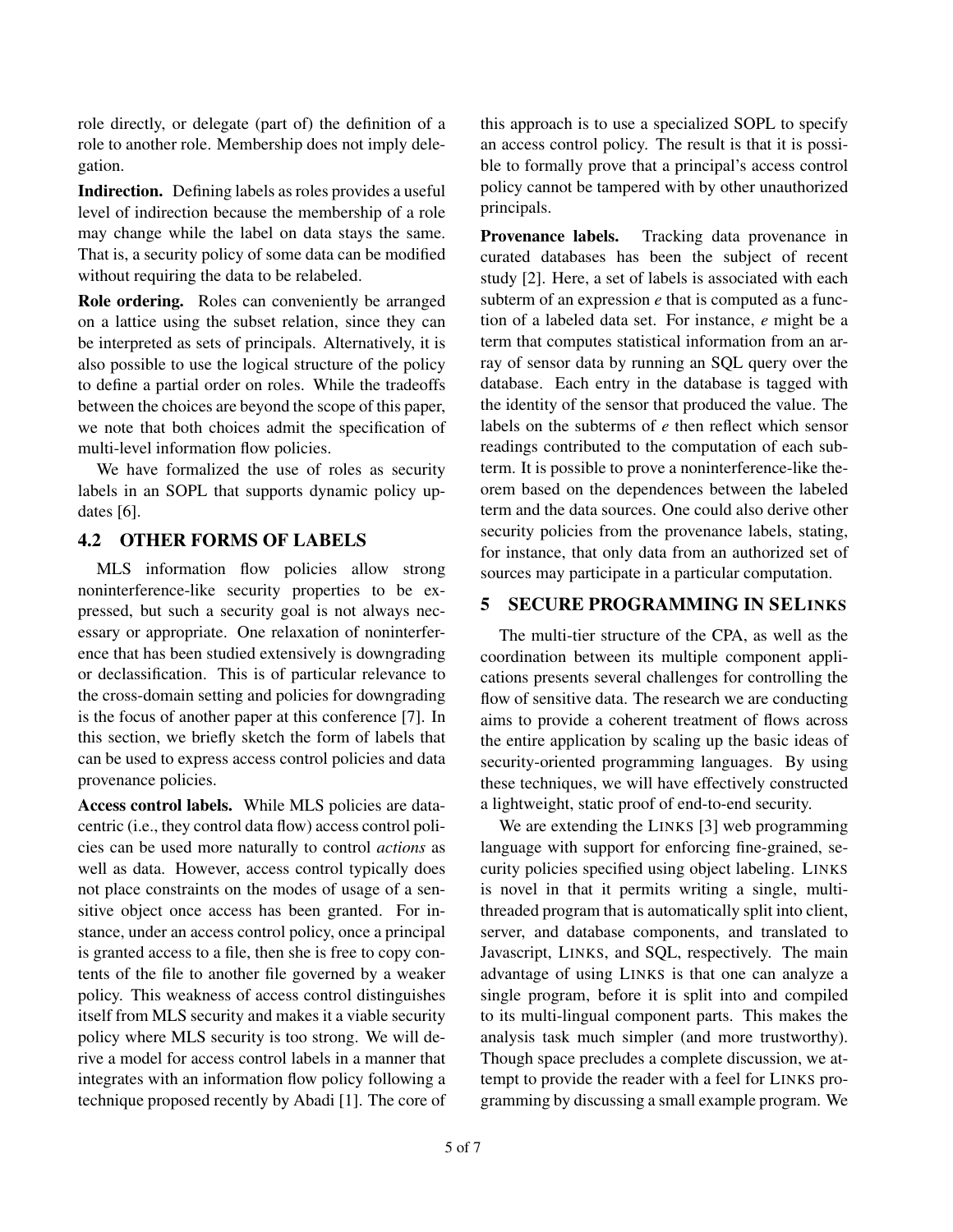```
1 sig getPage : (Label::MLS as cred, Int) →[Page{cred}]
2 fun getPage(cred, pageid) server {
3 var pages = table "pages" with (4 pglabel : Label::MLS,
5 pageid : Int{pglabel},
6 title : String{pglabel},
7 wikibody : String{pglabel}
8 ) from database "test";
9 for (var p \leftarrow pages)
10 where ((p.pglabel \sqsubseteq cred) ∧
11 (p.pageid == pageid))
12 [p]
13 }
14 fun showWikiPage(cred, pageid) client {
15 formatDisplay(getPage(cred, pageid))
16 }
```
#### **Figure 3. Dynamic MLS labels in** SELINKS**.**

call our extension of LINKS, *Security Enhanced Links*, or SELINKS.

Figure 3 shows a small program with an emphasis on server-database interactions. A LINKS program consists of a series of function definitions followed by some initialization code to start the application. Each function is labeled with either client or server annotation to indicate where it is supposed to run. Function calls may traverse the client/server gap, and the compiler automatically translates such calls into synchronous remote procedure calls (RPCs) — in the example, showWikiPage is a client function that makes a remote call to the server to fetch the page contents and then draws it to the screen.

Interactions with a database are primitive operations in LINKS. Any server function may connect to a database to perform queries and updates. The advantage here as shown in the function getPage, is that the database's data model is made evident in the LINKS program. This means that one can translate LINKS values to database rows and back again without the unwieldy usage of quoted SQL strings (as found in Java and JDBC) and and unsafe coercion functions that translate database result set types to types in the application language. In LINKS, database queries are expressed as *list comprehensions*. The example query selects all rows from the table pages where the page identifier is as requested. The function also performs some additional security operations which we discuss next.

At line 1, the signature of the function getPage de-

scribes its security behavior using a limited form of dependent typing. The function expects two formal parameters, the first of type *Label* and the second an *Int*. The *Label* type is an addition in SELINKS and stands for the type of label values; in this case, the *kind* of the *Label* is *MLS*, stating that this function only deals with MLS security (rather than access control, downgrading etc.). The function returns a list of Page elements, where each **Page** is at a security level not higher than the level specified by the cred parameter.

At line 4 in the body of the function, the database schema is updated to reflect the storage of *Label* values in the database, where previously only a user identifier was stored. Each field in each row of the "pages" table is at a security level determined by the *Label* stored in the same row. At line 9, we define an expression that selects documents from the table, but we must be careful to ensure that in line 10 the correct authorization check is performed in the where clause. In this case, we check in line 10 that the privilege level specified in cred is no less than the pglabel field of the row. Since we only select rows that satisfy this conditions, we can safely use subsumption to treat each selected record as being protected at level cred, which is the requirement stated in the type signature. Note that if the kind of the label was not *MLS* then some other form of authorization check would have to be performed at line 10. Notice that unlike the example from Section 3, the actual value of a security label is known only at runtime.

Ensuring complete mediation of the security policy requires three steps. First,a static analysis of SELINKS programs to ensure that all authorization checks, such as the label ordering check on line 11 of Figure 3, are present. Second, complete mediation requires that object-label relationships represented in the type language of the SELINKS program (e.g Page{cred}) be consistent with the label-data relationship as maintained in the database. In the example in Figure 3, the mapping between the database's view of objects and labels and the application's view is particularly straightforward — the object and the label are stored as a tuple in the database and in the application. However, much more complex relationship are possible, and necessary, for practical programs. When persisting or querying labeled data to/from the database, we must ensure that the object-label relationships are preserved. Finally, we must ensure that all policy checks